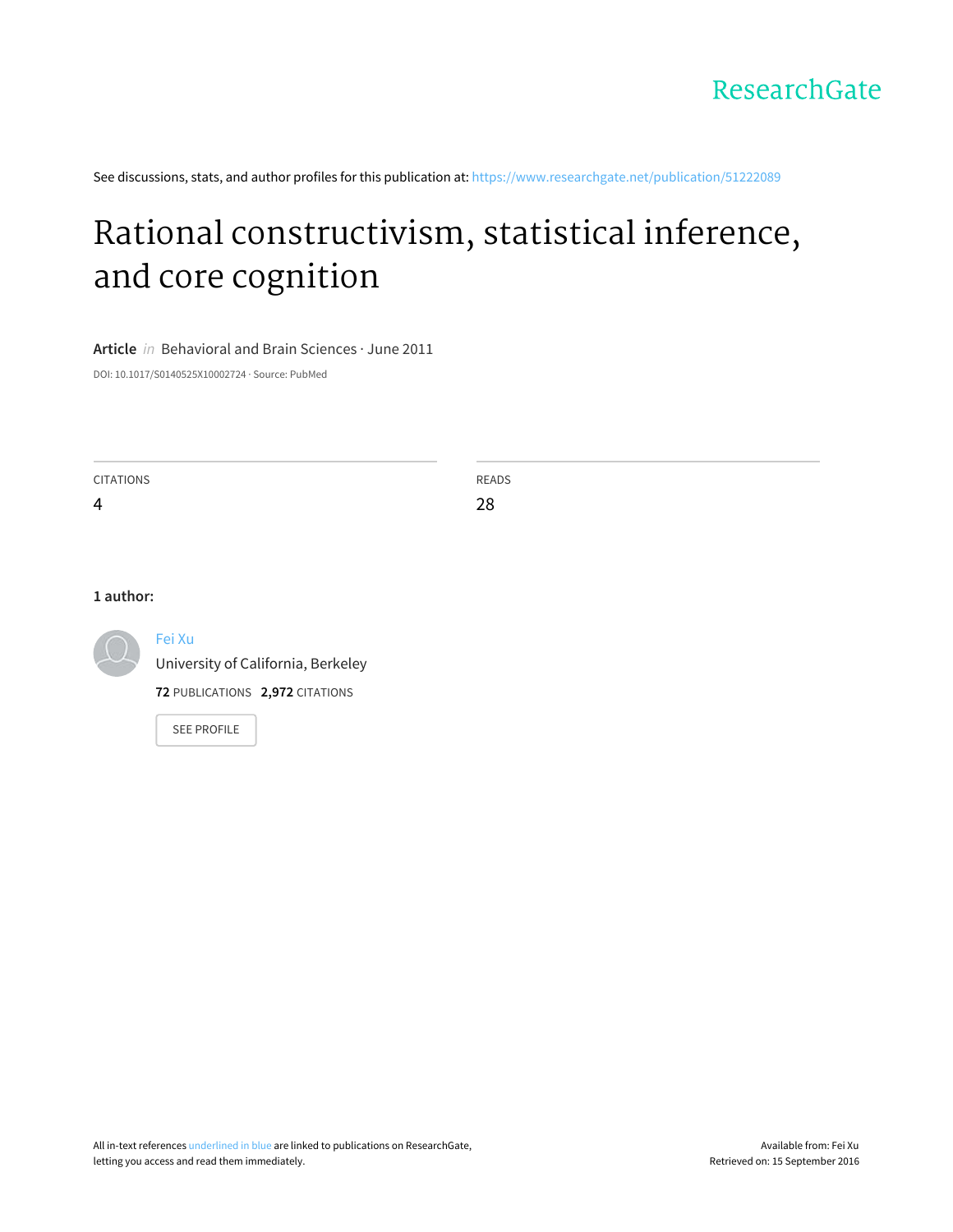## **Rational constructivism, statistical inference, and core cognition**

Fei Xu *University of California, Berkeley, CA* **fei\_xu@berkeley.edu**

**Abstract:** I make two points in this commentary on Carey (2009). (1) It may be too soon to conclude that core cognition is innate. Recent advances in computational cognitive science and developmental psychology suggest possible mechanisms for developing inductive biases. (2) There is another possible answer to Fodor's challenge —if concepts are merely mental tokens, then cognitive scientists should spend their time on developing a theory of belief fixation instead.

Susan Carey's book, *The Origin of Concepts* (2009), is deep, comprehensive, and provocative. She articulates a view of the starting point of the human infant's conceptual apparatus and its subsequent development through middle childhood. Carey reviews much of her enormously influential research from the last few decades. She also reviews much of the literature on core cognition that focuses on revealing early competences in human infants in a number of core domains such as object cognition, number sense, causality, and agency. Carey takes on both the British empiricists' and Piaget's theory of development – on both counts, I completely agree with her. Carey also takes on Fodor's challenge to cognitive science about learning, by discussing in detail her profound and groundbreaking work on conceptual change in childhood. I make two points in this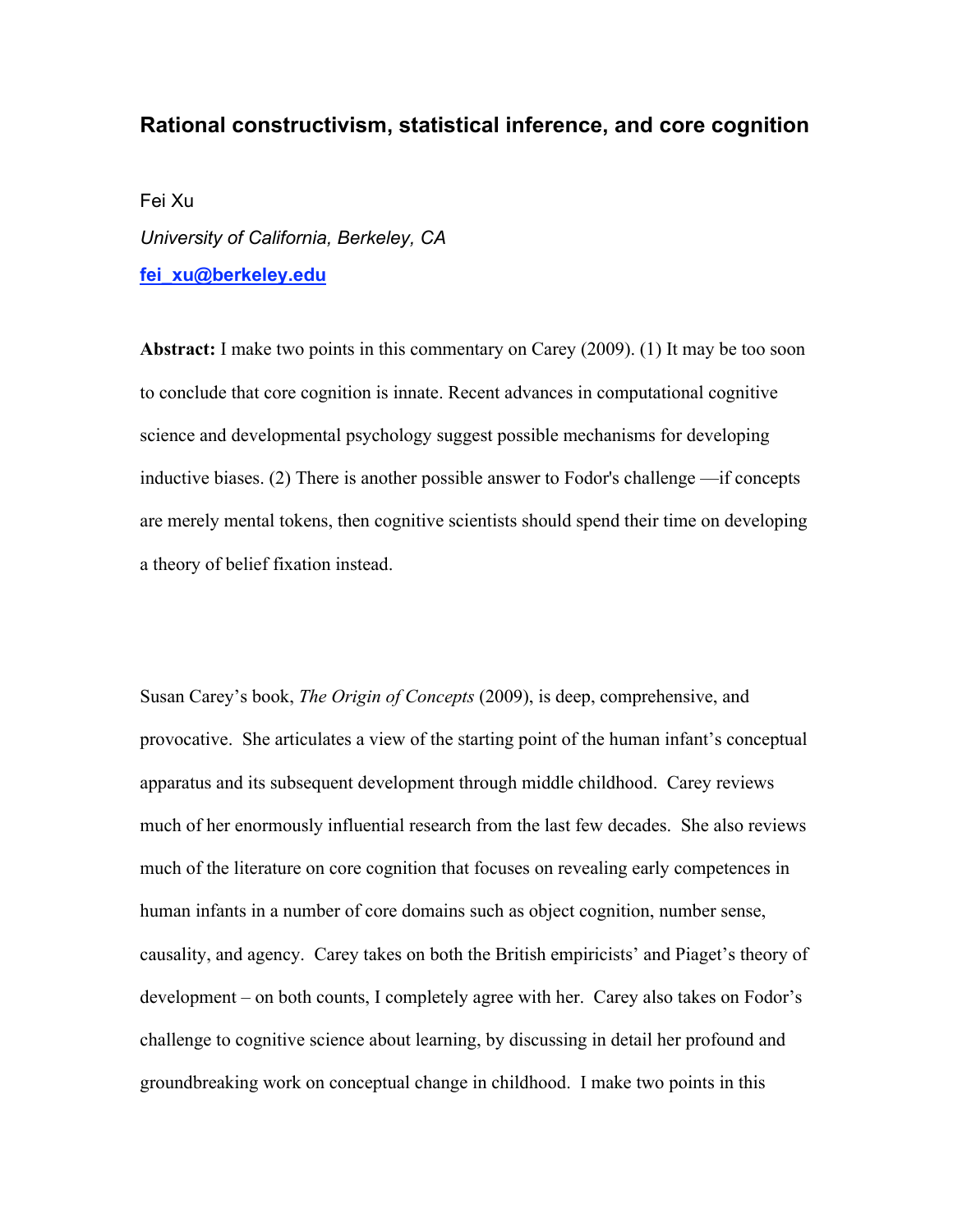commentary. (1) It may be too soon to conclude that core cognition is innate. Recent advances in computational cognitive science suggest possible mechanisms for developing inductive biases in a rational manner; new empirical work is also beginning to uncover the existence of these mechanisms in infants. As such, perhaps a different approach, a "rational constructivist" approach to cognitive development, is called for. (2) There is another possible answer to Fodor's challenge: that Fodor was wrong about what is interesting for psychologists to study—concepts or belief fixation. Belief fixation is an interesting and legitimate research enterprise. If concepts are merely mental tokens (fixed by a mysterious "nomological hookup" process, as per Fodor 1998), cognitive scientists and developmental psychologists should spend their time and energy on developing a theory of belief fixation. Bayesian belief updating may provide a framework that is potentially productive and fruitful in this regard.

The evidence for infants' early cognitive competences from the last 30 years of research is staggering. Despite many open issues about the format of the early representations and various methodological quibbles, there seems to be little doubt that the human infant is a completely different kind of creature from what Piaget or Quine or William James had thought. The first year of life, in spite of the fact that infants are still motorically and articulatorily incompetent, is in fact wonderfully rich in intellectual content. But is core cognition innate just because of the early appearance of these rather sophisticated reasoning abilities? Such a claim is based on the dissatisfaction of associationist accounts of learning in infants and children, that is, associative learning mechanisms do not appear to be able to explain the concepts and knowledge acquired by infants in the first year of life. However, there exist inductive learning mechanisms that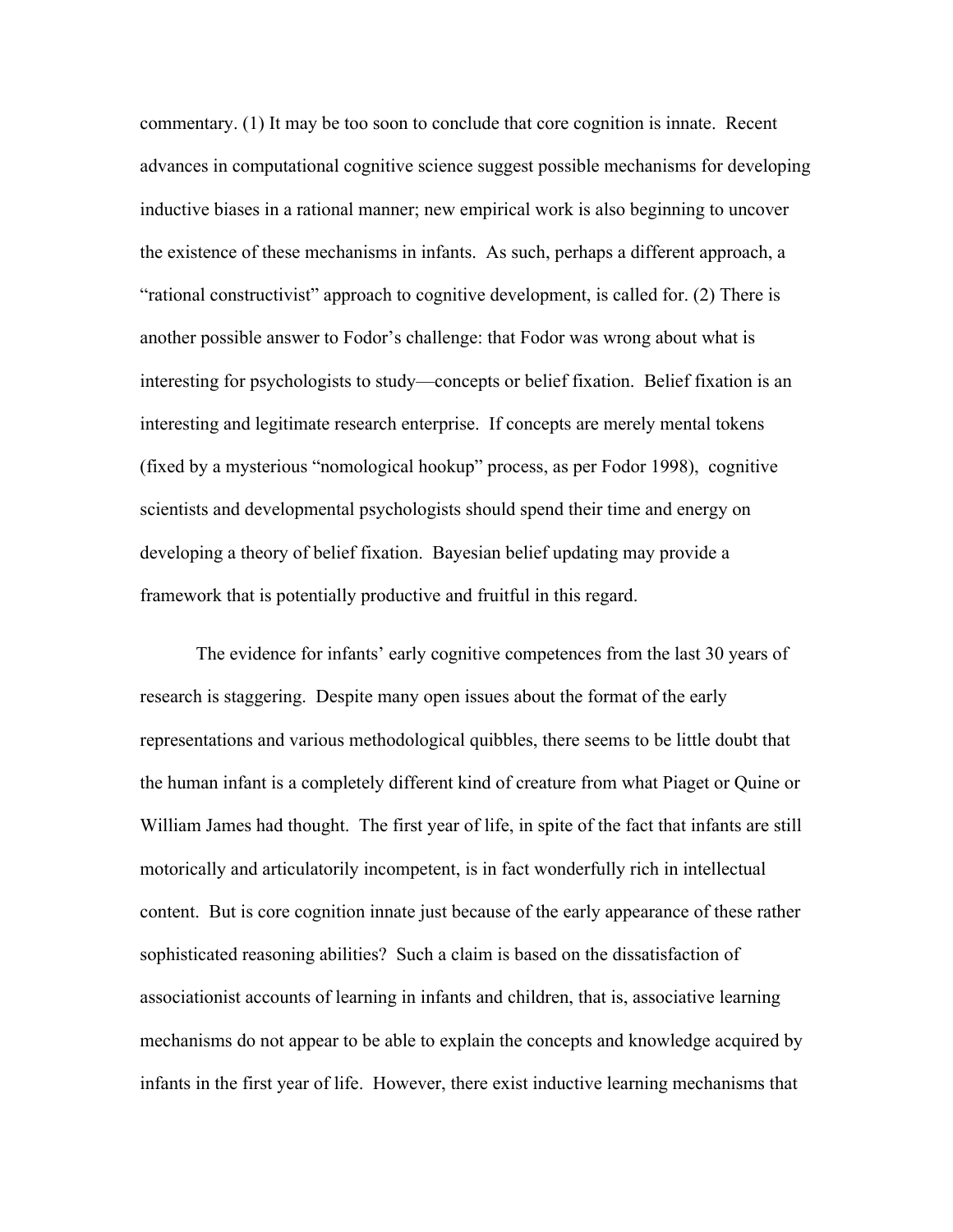may meet this challenge. Recent work in computational cognitive science and developmental psychology (e.g., Dewar & Xu, in press; [Gopnik et al. 2004;](https://www.researchgate.net/publication/8890978_A_Theory_of_Causal_Learning_in_Children_Causal_Maps_and_Bayes_Nets?el=1_x_8&enrichId=rgreq-598f9a171882c8ecf399409fcb7c9ec8-XXX&enrichSource=Y292ZXJQYWdlOzUxMjIyMDg5O0FTOjk3MzIwMDE2Mjg1Njk5QDE0MDAyMTQzMDg0MTg=) [Kemp et al.](https://www.researchgate.net/publication/6383769_Learning_Overhypotheses_with_Hierarchical_Bayesian_Models?el=1_x_8&enrichId=rgreq-598f9a171882c8ecf399409fcb7c9ec8-XXX&enrichSource=Y292ZXJQYWdlOzUxMjIyMDg5O0FTOjk3MzIwMDE2Mjg1Njk5QDE0MDAyMTQzMDg0MTg=)  [2007;](https://www.researchgate.net/publication/6383769_Learning_Overhypotheses_with_Hierarchical_Bayesian_Models?el=1_x_8&enrichId=rgreq-598f9a171882c8ecf399409fcb7c9ec8-XXX&enrichSource=Y292ZXJQYWdlOzUxMjIyMDg5O0FTOjk3MzIwMDE2Mjg1Njk5QDE0MDAyMTQzMDg0MTg=) [Schulz et al. 2007;](https://www.researchgate.net/publication/237546084_Can_being_scared_make_your_tummy_ache_Naive_theories_ambiguous_evidence_and_preschoolers) [Xu & Garcia 2008;](https://www.researchgate.net/publication/5473566_Intuitive_statistics_by_8-month-olds?el=1_x_8&enrichId=rgreq-598f9a171882c8ecf399409fcb7c9ec8-XXX&enrichSource=Y292ZXJQYWdlOzUxMjIyMDg5O0FTOjk3MzIwMDE2Mjg1Njk5QDE0MDAyMTQzMDg0MTg=) [Xu & Tenenbaum 2007](https://www.researchgate.net/publication/2929220_Word_learning_as_Bayesian_inference?el=1_x_8&enrichId=rgreq-598f9a171882c8ecf399409fcb7c9ec8-XXX&enrichSource=Y292ZXJQYWdlOzUxMjIyMDg5O0FTOjk3MzIwMDE2Mjg1Njk5QDE0MDAyMTQzMDg0MTg=)) puts forward a proposal based upon principles of Bayesian inference. In various domains (e.g., causal learning, probabilistic reasoning, word learning, social cognition), empirical work now provides evidence for these conjectures. Instead of embracing a strong nativist view of early development, perhaps a different approach to development – a rational constructivist approach – is called for  $(Xu 2007; Xu$  et al. 2009). These inductive learning mechanisms are likely to be domain-general (e.g., Gweon et al. 2010), and they may provide the foundation for rapid learning in infants.

Fodor famously challenged Piaget in the Piaget–Chomsky debate in 1980 about what it means to be learning something genuinely new. Carey takes on this challenge by pointing to both the existence of conceptual change in childhood – where children acquire new concepts (e.g., the concept of 7, or the concepts of weight and density) and by providing a learning mechanism, namely Quinian bootstrapping. Here I suggest another possible answer to Fodor, namely, that if concept acquisition amounts to some mysterious process of "nomological hookup" ([Fodor, 1998](https://www.researchgate.net/publication/248430170_Where_Cognitive_Science_Went_Wrong?el=1_x_8&enrichId=rgreq-598f9a171882c8ecf399409fcb7c9ec8-XXX&enrichSource=Y292ZXJQYWdlOzUxMjIyMDg5O0FTOjk3MzIwMDE2Mjg1Njk5QDE0MDAyMTQzMDg0MTg=)), then we should focus on developing a theory of belief fixation instead – because that is where the interesting psychological work is! Again, recent work on rational models of cognition (e.g., [Chater](https://www.researchgate.net/publication/286501962_The_probabilistic_mind_Prospects_for_a_Bayesian_cognitive_science?el=1_x_8&enrichId=rgreq-598f9a171882c8ecf399409fcb7c9ec8-XXX&enrichSource=Y292ZXJQYWdlOzUxMjIyMDg5O0FTOjk3MzIwMDE2Mjg1Njk5QDE0MDAyMTQzMDg0MTg=)  [& Oaksford 2008;](https://www.researchgate.net/publication/286501962_The_probabilistic_mind_Prospects_for_a_Bayesian_cognitive_science?el=1_x_8&enrichId=rgreq-598f9a171882c8ecf399409fcb7c9ec8-XXX&enrichSource=Y292ZXJQYWdlOzUxMjIyMDg5O0FTOjk3MzIwMDE2Mjg1Njk5QDE0MDAyMTQzMDg0MTg=) [Tenenbaum, Griffiths, & Kemp, 2006](https://www.researchgate.net/publication/6987686_Theory-Based_Bayesian_Models_of_Inductive_Learning_and_Reasoning?el=1_x_8&enrichId=rgreq-598f9a171882c8ecf399409fcb7c9ec8-XXX&enrichSource=Y292ZXJQYWdlOzUxMjIyMDg5O0FTOjk3MzIwMDE2Mjg1Njk5QDE0MDAyMTQzMDg0MTg=)) provides a new framework for asking and answering questions about how people update their beliefs, that is change the probabilities they assign to different beliefs in light of data. Furthermore, within this new framework, not only do we ask questions about the probabilistic nature of inferences, but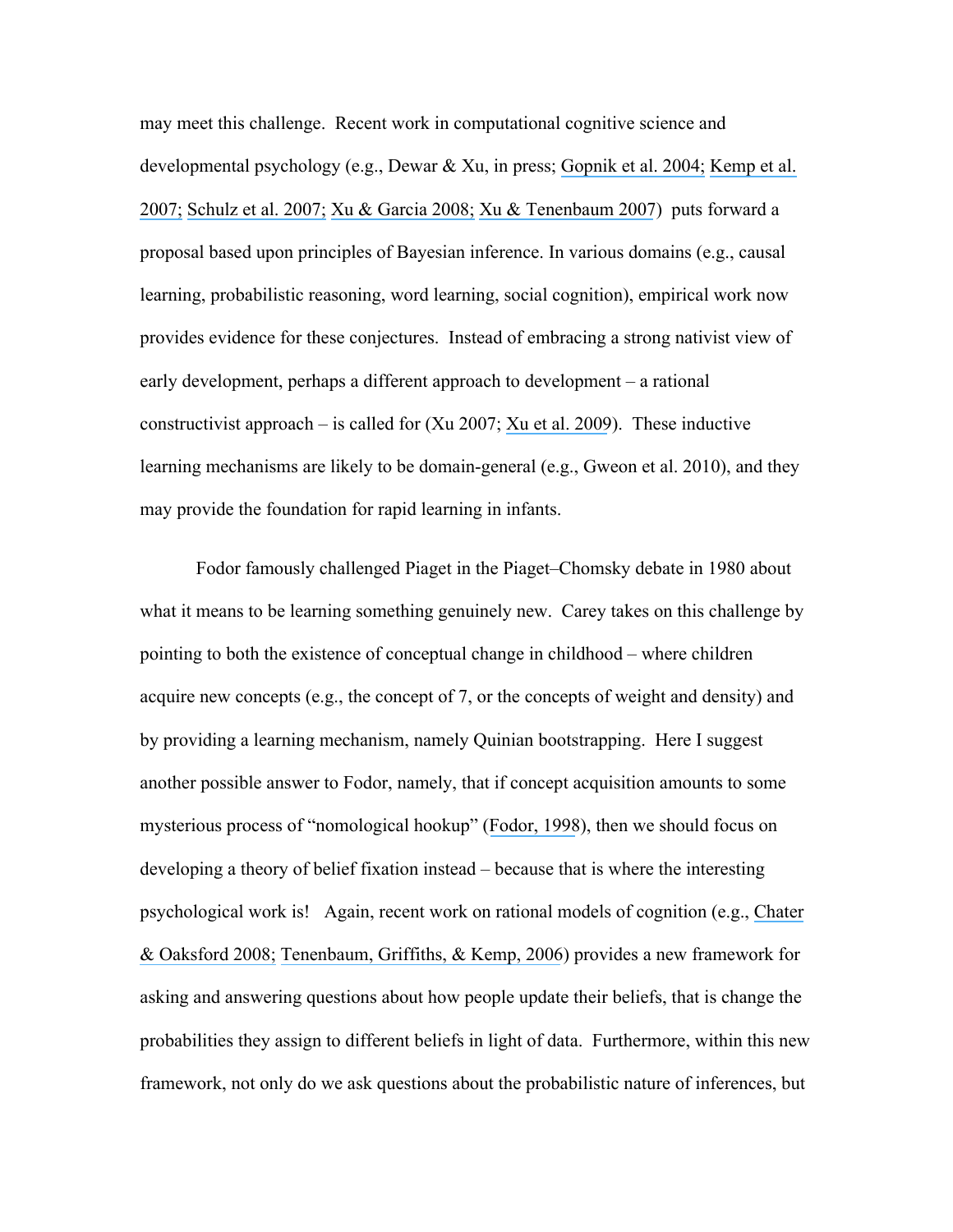we also ask questions about whether human learners, big and small, represent probability distributions and to what degree our knowledge and representations themselves are probabilistic in nature (e.g., [Vul & Pashler, 2008](https://www.researchgate.net/publication/23194483_Measuring_the_Crowd_Within_Probabilistic_Representations_Within_Individuals?el=1_x_8&enrichId=rgreq-598f9a171882c8ecf399409fcb7c9ec8-XXX&enrichSource=Y292ZXJQYWdlOzUxMjIyMDg5O0FTOjk3MzIwMDE2Mjg1Njk5QDE0MDAyMTQzMDg0MTg=)). The emphasis on uncertainty – both in representations and inferences – departs from the Fodorian view of concepts and beliefs as well. This burgeoning research enterprise focuses on a theory of belief fixation and belief updating, and it has already generated much innovative empirical work with both adults and children.

### References

Carey, S. (2009) *The origin of concepts.* [Oxford University Press.](https://www.researchgate.net/publication/228828863_The_Origin_of_Concepts?el=1_x_8&enrichId=rgreq-598f9a171882c8ecf399409fcb7c9ec8-XXX&enrichSource=Y292ZXJQYWdlOzUxMjIyMDg5O0FTOjk3MzIwMDE2Mjg1Njk5QDE0MDAyMTQzMDg0MTg=)

- Chater, N. & Oaksford, M. (2008) *[The probabilistic mind: Prospects for Bayesian](https://www.researchgate.net/publication/286501962_The_probabilistic_mind_Prospects_for_a_Bayesian_cognitive_science?el=1_x_8&enrichId=rgreq-598f9a171882c8ecf399409fcb7c9ec8-XXX&enrichSource=Y292ZXJQYWdlOzUxMjIyMDg5O0FTOjk3MzIwMDE2Mjg1Njk5QDE0MDAyMTQzMDg0MTg=)  cognitive science.* [Oxford University Press.](https://www.researchgate.net/publication/286501962_The_probabilistic_mind_Prospects_for_a_Bayesian_cognitive_science?el=1_x_8&enrichId=rgreq-598f9a171882c8ecf399409fcb7c9ec8-XXX&enrichSource=Y292ZXJQYWdlOzUxMjIyMDg5O0FTOjk3MzIwMDE2Mjg1Njk5QDE0MDAyMTQzMDg0MTg=)
- [Dewar, K. & Xu, F. \(in press\) Induction, overhypothesis, and the origin of abstract knowledge:](https://www.researchgate.net/publication/47794250_Induction_Overhypothesis_and_the_Origin_of_Abstract_Knowledge_Evidence_From_9-Month-Old_Infants?el=1_x_8&enrichId=rgreq-598f9a171882c8ecf399409fcb7c9ec8-XXX&enrichSource=Y292ZXJQYWdlOzUxMjIyMDg5O0FTOjk3MzIwMDE2Mjg1Njk5QDE0MDAyMTQzMDg0MTg=)  [Evidence from 9-month-old infants.](https://www.researchgate.net/publication/47794250_Induction_Overhypothesis_and_the_Origin_of_Abstract_Knowledge_Evidence_From_9-Month-Old_Infants?el=1_x_8&enrichId=rgreq-598f9a171882c8ecf399409fcb7c9ec8-XXX&enrichSource=Y292ZXJQYWdlOzUxMjIyMDg5O0FTOjk3MzIwMDE2Mjg1Njk5QDE0MDAyMTQzMDg0MTg=) *Psychological Science.*
- Fodor, J. (1998) *[Concepts: Where cognitive science went wrong.](https://www.researchgate.net/publication/248430170_Where_Cognitive_Science_Went_Wrong?el=1_x_8&enrichId=rgreq-598f9a171882c8ecf399409fcb7c9ec8-XXX&enrichSource=Y292ZXJQYWdlOzUxMjIyMDg5O0FTOjk3MzIwMDE2Mjg1Njk5QDE0MDAyMTQzMDg0MTg=)* Oxford University [Press.](https://www.researchgate.net/publication/248430170_Where_Cognitive_Science_Went_Wrong?el=1_x_8&enrichId=rgreq-598f9a171882c8ecf399409fcb7c9ec8-XXX&enrichSource=Y292ZXJQYWdlOzUxMjIyMDg5O0FTOjk3MzIwMDE2Mjg1Njk5QDE0MDAyMTQzMDg0MTg=)
- [Gopnik, A., Glymour, C., Sobel, D., Schulz, L., Kushnir, T. & Danks, D. \(2004\) A](https://www.researchgate.net/publication/8890978_A_Theory_of_Causal_Learning_in_Children_Causal_Maps_and_Bayes_Nets?el=1_x_8&enrichId=rgreq-598f9a171882c8ecf399409fcb7c9ec8-XXX&enrichSource=Y292ZXJQYWdlOzUxMjIyMDg5O0FTOjk3MzIwMDE2Mjg1Njk5QDE0MDAyMTQzMDg0MTg=) theory [of causal learning in children: Causal maps and Bayes nets.](https://www.researchgate.net/publication/8890978_A_Theory_of_Causal_Learning_in_Children_Causal_Maps_and_Bayes_Nets?el=1_x_8&enrichId=rgreq-598f9a171882c8ecf399409fcb7c9ec8-XXX&enrichSource=Y292ZXJQYWdlOzUxMjIyMDg5O0FTOjk3MzIwMDE2Mjg1Njk5QDE0MDAyMTQzMDg0MTg=) *PsychologicalReview* [111:1–30.](https://www.researchgate.net/publication/8890978_A_Theory_of_Causal_Learning_in_Children_Causal_Maps_and_Bayes_Nets?el=1_x_8&enrichId=rgreq-598f9a171882c8ecf399409fcb7c9ec8-XXX&enrichSource=Y292ZXJQYWdlOzUxMjIyMDg5O0FTOjk3MzIwMDE2Mjg1Njk5QDE0MDAyMTQzMDg0MTg=)
- [Kemp, C., Perfors, A. & Tenenbaum, J. B. \(2007\) Learning overhypotheses with](https://www.researchgate.net/publication/6383769_Learning_Overhypotheses_with_Hierarchical_Bayesian_Models?el=1_x_8&enrichId=rgreq-598f9a171882c8ecf399409fcb7c9ec8-XXX&enrichSource=Y292ZXJQYWdlOzUxMjIyMDg5O0FTOjk3MzIwMDE2Mjg1Njk5QDE0MDAyMTQzMDg0MTg=) [hierarchical Bayesian models.](https://www.researchgate.net/publication/6383769_Learning_Overhypotheses_with_Hierarchical_Bayesian_Models?el=1_x_8&enrichId=rgreq-598f9a171882c8ecf399409fcb7c9ec8-XXX&enrichSource=Y292ZXJQYWdlOzUxMjIyMDg5O0FTOjk3MzIwMDE2Mjg1Njk5QDE0MDAyMTQzMDg0MTg=) *Developmental Science* 10:307–21.